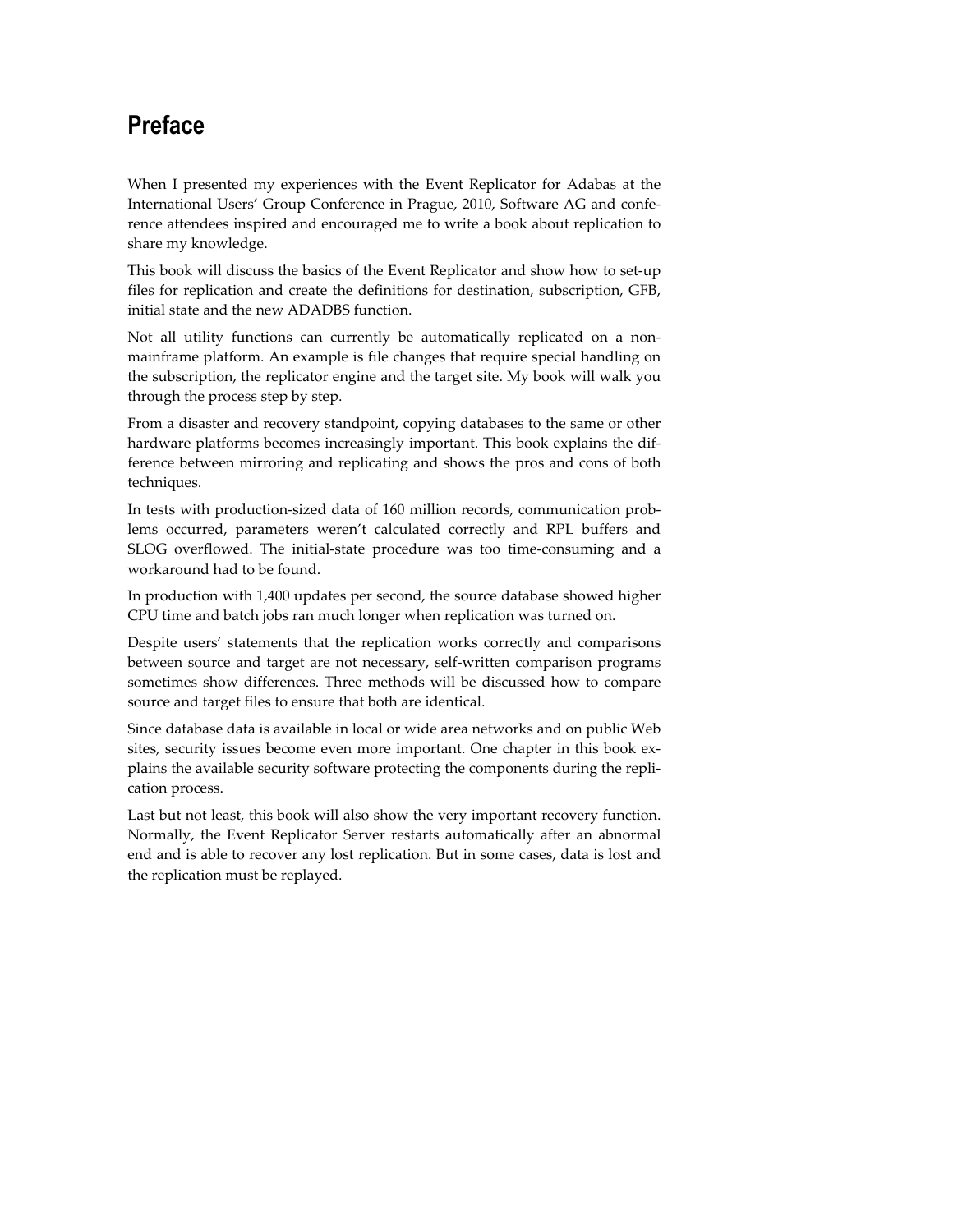My special gratitude goes out to Larry Frazin, who supported me with replication tests. John Donnelly, Albert Stetson, Victor Tisuela, Hazel Baeza, Gary Walker and Chris Jonas who sent parameter values from their organizations. Roseanna Torretto monitored resources on the mainframe with RMF and Strobe. The team from Software AG, Wolfgang Weiss, Becky Albin, Alex Burggraf and Wil Heynen, who were always available for tuning discussions and product support. My thanks also to Michelle McGowan for her proofreading skills and emotional support.

Dieter W. Storr Sacramento, California, U.S.A, August 2011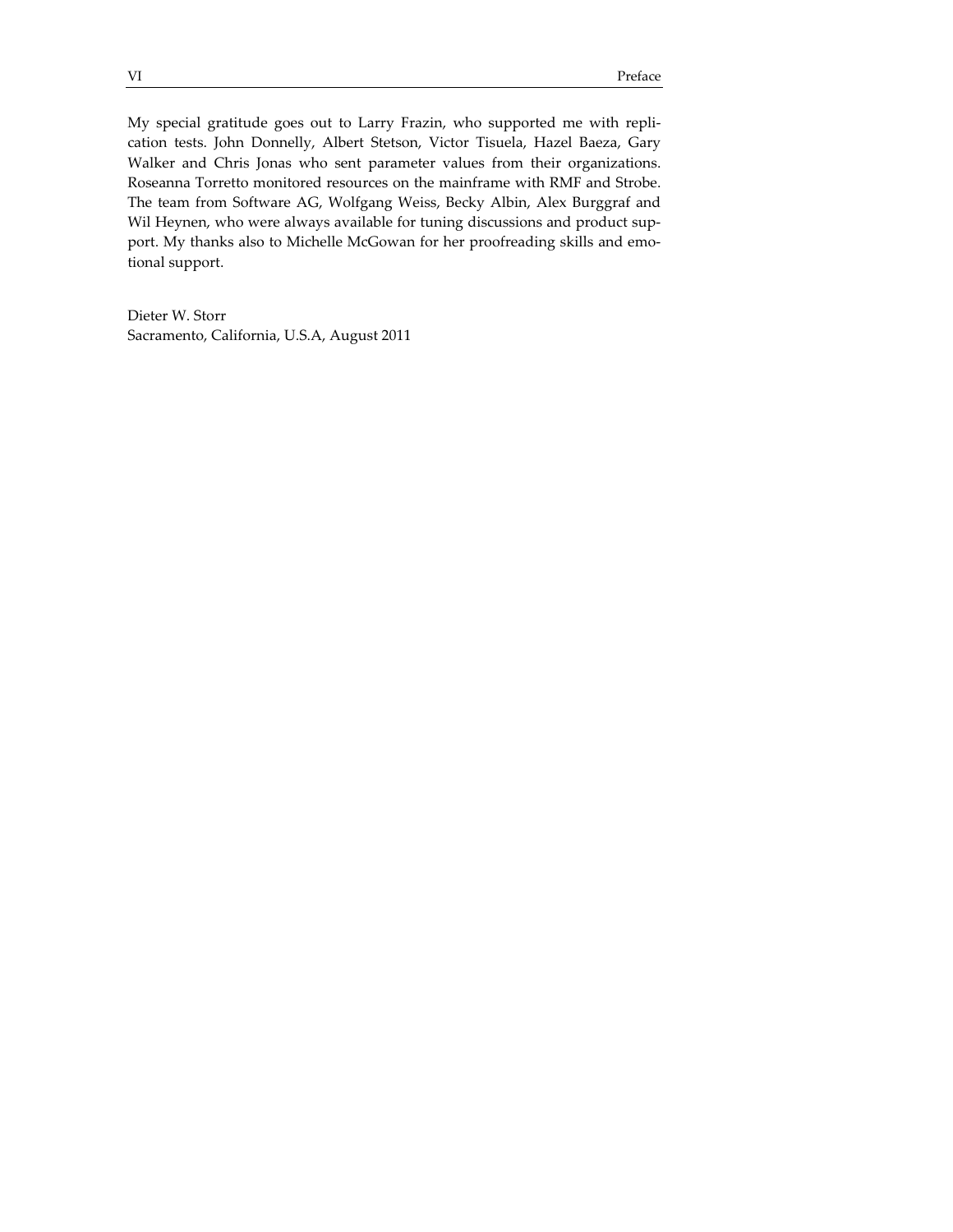## **Contents**

|   |        |                                                       | V              |
|---|--------|-------------------------------------------------------|----------------|
|   |        |                                                       |                |
| 1 |        |                                                       |                |
|   | 1.1    |                                                       | 1<br>1         |
|   | 1.2    |                                                       | 3              |
|   | 1.2.1  |                                                       | 3              |
|   | 1.2.2  |                                                       | $\overline{4}$ |
|   | 1.3    |                                                       | 5              |
|   | 1.4    |                                                       | 7              |
|   | 1.4.1  |                                                       | 7              |
|   | 1.4.2  |                                                       | 8              |
|   | 1.4.3  |                                                       | 9              |
|   | 1.4.4  |                                                       | 10             |
| 2 |        |                                                       | 13             |
|   | 2.1    |                                                       | 13             |
|   | 2.2    |                                                       | 14             |
|   | 2.3    | From Adabas on the Mainframe to Adabas on Linux, UNIX |                |
|   |        |                                                       | 15             |
|   | 2.4    | From Adabas on the Mainframe to Non-Adabas Databases  | 17             |
| 3 |        |                                                       | 19             |
|   | 3.1    |                                                       | 19             |
|   | 3.2    |                                                       | 22             |
|   | 3.2.1  |                                                       | 23             |
|   | 3.2.2  |                                                       | 23             |
|   | 3.2.3  |                                                       | 24             |
|   | 3.3    |                                                       | 25             |
|   | 3.3.1  |                                                       | 25             |
|   | 3.3.2  |                                                       | 26             |
|   | 3.3.3  |                                                       | 26             |
|   | 3.3.4  |                                                       | 27             |
|   | 3.3.5  |                                                       | 29             |
|   | 3.3.6  |                                                       | 31             |
|   | 3.3.7  |                                                       | 35             |
|   | 3.3.8  |                                                       | 36             |
|   | 3.3.9  |                                                       | 37             |
|   | 3.3.10 |                                                       | 38             |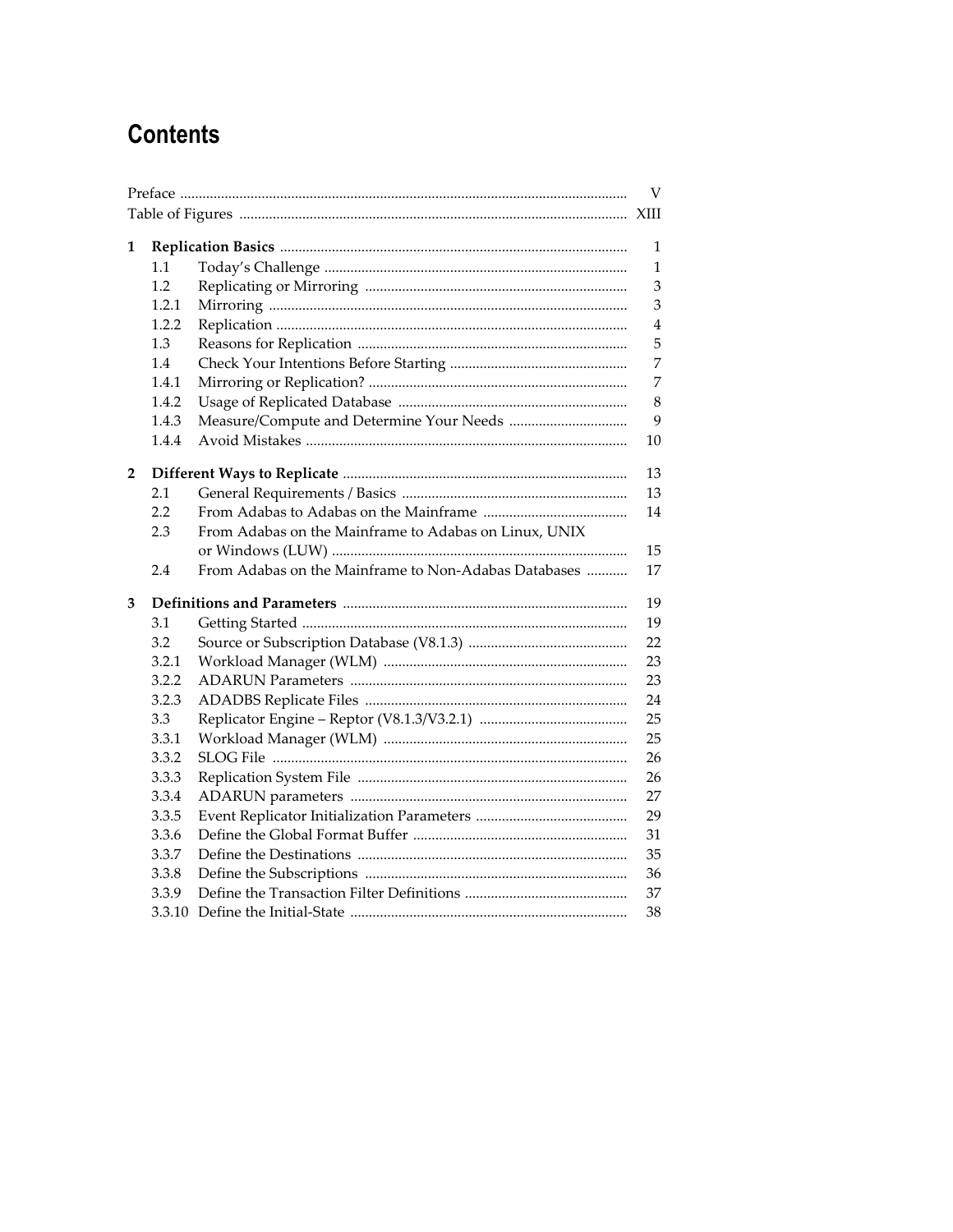|   | 3.4   |                                   | 38 |  |
|---|-------|-----------------------------------|----|--|
|   | 3.5   |                                   | 41 |  |
|   | 3.5.1 |                                   | 41 |  |
|   | 3.5.2 |                                   | 42 |  |
|   | 3.6   |                                   | 43 |  |
|   | 3.6.1 |                                   | 43 |  |
|   | 3.6.2 |                                   | 43 |  |
|   | 3.6.3 |                                   | 44 |  |
|   | 3.6.4 |                                   | 44 |  |
|   | 3.7   |                                   | 44 |  |
|   | 3.7.1 |                                   | 44 |  |
|   | 3.7.2 |                                   | 45 |  |
|   | 3.7.3 |                                   | 45 |  |
|   | 3.7.4 |                                   | 45 |  |
|   | 3.7.5 |                                   | 46 |  |
|   | 3.8   |                                   | 46 |  |
|   | 3.8.1 |                                   | 46 |  |
|   | 3.8.2 |                                   | 46 |  |
|   | 3.9   |                                   | 48 |  |
|   | 3.9.1 |                                   | 48 |  |
|   | 3.9.2 |                                   | 52 |  |
|   | 3.9.3 |                                   | 53 |  |
| 4 | 57    |                                   |    |  |
|   | 4.1   |                                   | 58 |  |
|   | 4.2   |                                   | 59 |  |
|   | 4.3   |                                   | 60 |  |
| 5 |       |                                   | 63 |  |
|   | 5.1   |                                   | 64 |  |
|   | 5.2   |                                   | 67 |  |
|   | 5.3   |                                   | 68 |  |
|   | 5.4   |                                   | 68 |  |
|   |       |                                   |    |  |
| 6 |       |                                   | 71 |  |
|   | 6.1   |                                   | 71 |  |
|   | 6.1.1 | Replicator Buffer (LRPL) Overflow | 71 |  |
|   | 6.1.2 |                                   | 72 |  |
|   | 6.1.3 |                                   | 79 |  |
|   | 6.1.4 |                                   | 79 |  |
|   | 6.1.5 |                                   | 80 |  |
|   | 6.2   |                                   | 86 |  |
|   | 6.2.1 |                                   | 86 |  |
|   | 6.2.2 |                                   | 87 |  |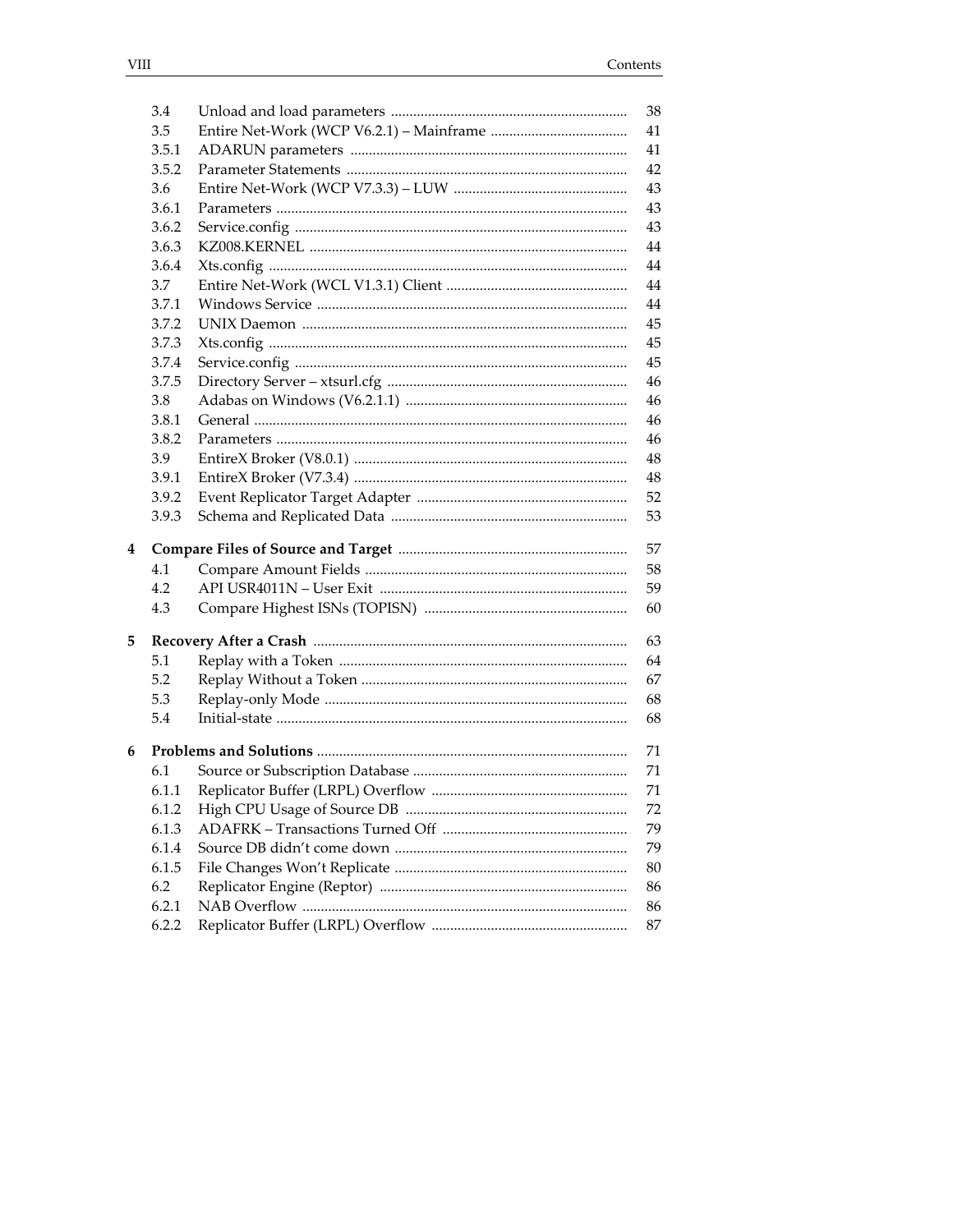$\overline{7}$ 

| 6.2.3  | 89  |
|--------|-----|
| 6.2.4  | 90  |
| 6.2.5  | 92  |
| 6.2.6  | 94  |
| 6.2.7  | 95  |
| 6.2.8  | 95  |
| 6.2.9  | 96  |
| 6.2.10 | 97  |
| 6.2.11 | 100 |
|        | 100 |
|        | 101 |
|        | 101 |
|        | 102 |
|        | 103 |
|        | 104 |
| 6.2.18 | 105 |
| 6.3    | 105 |
| 6.3.1  | 105 |
| 6.3.2  | 106 |
| 6.3.3  | 106 |
| 6.3.4  | 107 |
| 6.3.5  | 108 |
| 6.3.6  | 109 |
| 6.4    | 112 |
| 6.4.1  | 112 |
| 6.4.2  | 112 |
| 6.4.3  | 113 |
| 6.4.4  | 113 |
| 6.4.5  | 114 |
| 6.4.6  | 114 |
| 6.4.7  | 115 |
| 6.4.8  | 117 |
|        |     |
|        | 119 |
| 7.1    | 119 |
| 7.1.1  | 121 |
| 7.1.2  | 121 |
| 7.1.3  | 124 |
| 7.1.4  | 126 |
| 7.1.5  | 127 |
| 7.1.6  | 128 |
| 7.1.7  | 129 |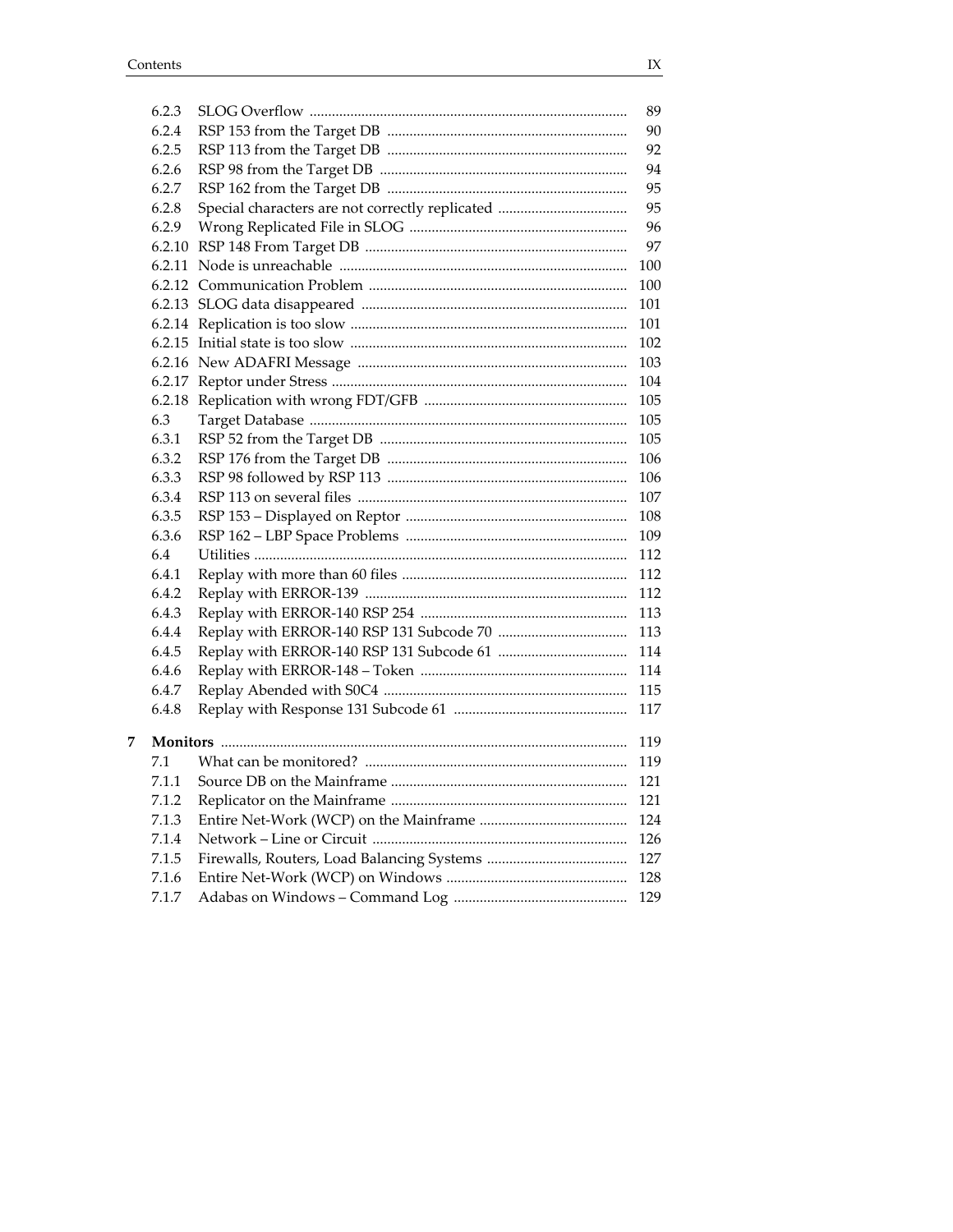| 7.2    | 129 |
|--------|-----|
| 7.2.1  | 129 |
| 7.2.2  | 132 |
| 7.2.3  | 134 |
| 7.2.4  | 138 |
| 7.2.5  | 139 |
| 7.2.6  | 141 |
| 7.2.7  | 142 |
| 7.2.8  | 144 |
| 7.2.9  | 146 |
| 7.2.10 | 148 |
| 7.2.11 | 151 |
| 7.2.12 | 152 |
| 7.2.13 | 152 |
| 7.3    | 153 |
| 7.3.1  | 153 |
| 7.3.2  | 155 |
| 7.3.3  | 155 |
| 7.3.4  | 156 |
| 7.3.5  | 156 |
| 7.3.6  | 156 |
| 7.3.7  | 157 |
| 7.3.8  | 157 |
| 7.3.9  | 157 |
| 7.3.10 | 158 |
| 7.3.11 | 158 |
|        | 158 |
|        | 158 |
|        | 159 |
|        |     |
|        | 163 |
| 8.1    | 163 |
| 8.1.1  | 163 |
| 8.1.2  | 164 |
| 8.1.3  | 164 |
| 8.1.4  | 165 |
| 8.2    | 165 |
| 8.2.1  | 165 |
| 8.3    | 165 |
| 8.3.1  | 165 |
| 8.3.2  | 166 |
| 8.4    | 166 |
| 8.4.1  | 166 |

 ${\bf 8}$